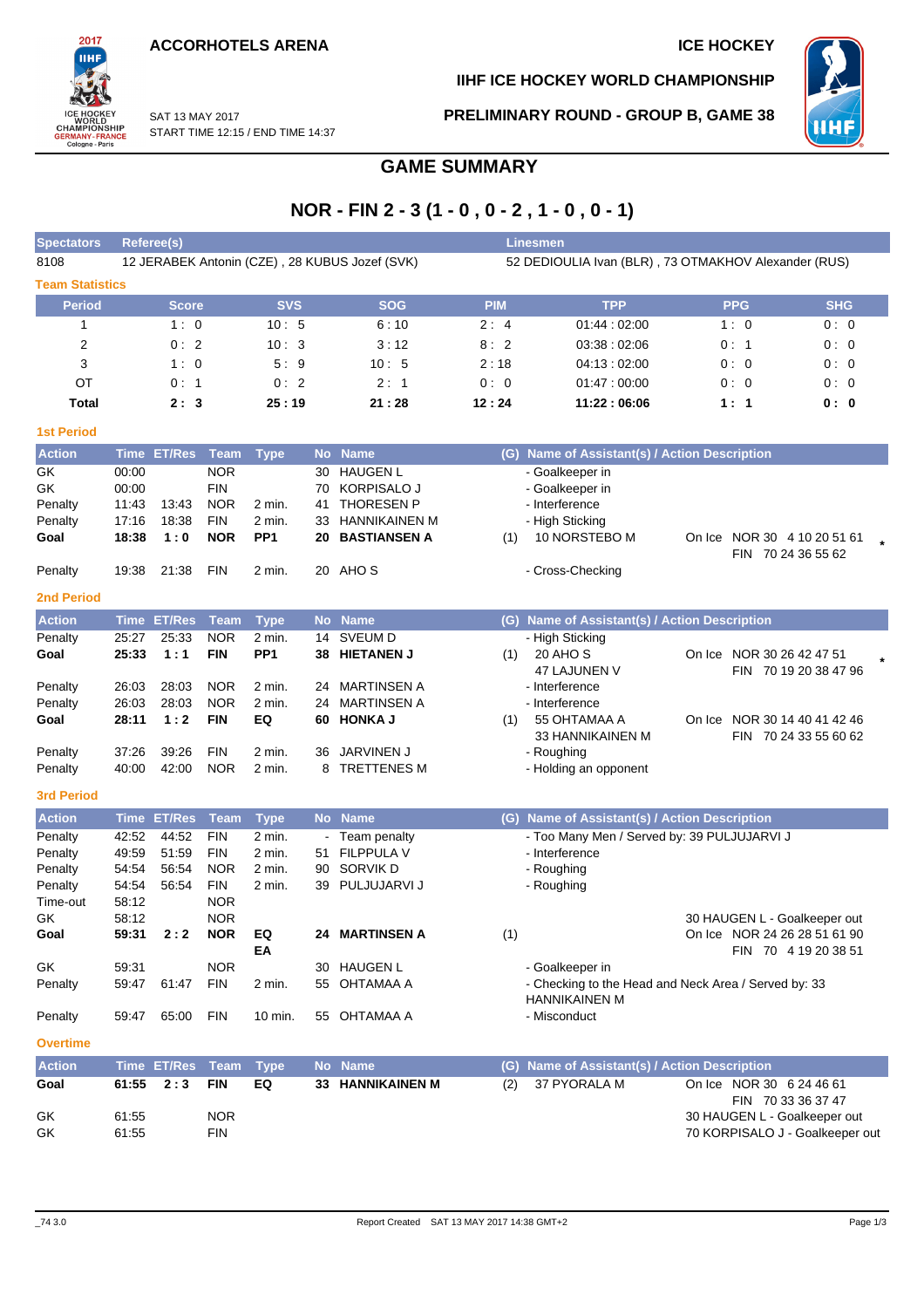



#### SAT 13 MAY 2017 START TIME 12:15 / END TIME 14:37

# **IIHF ICE HOCKEY WORLD CHAMPIONSHIP**



### **PRELIMINARY ROUND - GROUP B, GAME 38**

### **Goalkeeper Records**

#### **Team : NOR - Norway**  T

|  | <b>Feam : FIN - Finland</b> |  |  |  |
|--|-----------------------------|--|--|--|
|--|-----------------------------|--|--|--|

| l No Name'          |    | <b>SVS</b> | <b>MIP</b> | No Name             | <b>SOG</b> | <b>SVS</b> | <b>MIP</b> |
|---------------------|----|------------|------------|---------------------|------------|------------|------------|
| 30 HAUGEN Lars      | 28 | 25         | 60:36      | 70 KORPISALO Joonas |            | 19         | 61:55      |
| 33 HAUKELAND Henrik |    |            |            | 29 SATERI Harri     |            |            |            |

#### **Game Statistics**

|       |               | Team: NOR (white)                  |              |          |          |          |         |    |                   |        |   |                |                      |              |          |          |      |           |                     |                     |                           |            |            |
|-------|---------------|------------------------------------|--------------|----------|----------|----------|---------|----|-------------------|--------|---|----------------|----------------------|--------------|----------|----------|------|-----------|---------------------|---------------------|---------------------------|------------|------------|
|       |               | <b>Head Coach: THORESEN Petter</b> |              |          |          |          |         |    |                   |        |   |                | <b>Shots on Goal</b> |              |          |          |      |           |                     | Time on Ice         |                           |            |            |
|       | <b>No Pos</b> | <b>Name</b>                        | G.           | A        | P        |          |         |    | PIM FO+ FO- FO+/- | FO%    |   | $\overline{2}$ |                      | 3 OT TS      |          | $+/-$    |      | 12        | 3                   | <b>OT</b>           | <b>TOT</b>                | <b>SHF</b> | <b>AVG</b> |
| 6 D   |               | HOLOS Jonas +C                     | 0            | $\Omega$ | $\Omega$ | $\Omega$ | 0       | 0  | 0                 | 0.00   | 1 | $\Omega$       | 1                    | 1            | 3        | $-1$     | 8:22 | 7:58 9:01 |                     | 0:00                | 25:21                     | 25         | 1:00       |
| 10 D  |               | NORSTEBO Mattias (BP)              | 0            | 1        |          | 0        | 0       | 1  | -1                | 0.00   | 0 | 0              | 1                    | 0            |          | 0        |      |           |                     |                     | 7:29 5:13 8:02 0:00 20:44 | 25         | 0:49       |
| 40 F  |               | OLIMB Ken Andre                    | 0            | 0        | 0        | 0        | 0       | 0  | $\Omega$          | 0.00   | 2 | 0              | $\Omega$             | 0            | 2        | -1       |      |           |                     | 6:16 5:06 6:57 1:03 | 19:22                     | 25         | 0:46       |
| 41 F  |               | THORESEN Patrick +A                | 0            | 0        | $\Omega$ | 2        | 4       | 7  | -3                | 36.36  | 0 | 0              |                      | 0            |          | -1       |      |           | 6:17 5:45 6:54 1:05 |                     | 20:01                     | 25         | 0:48       |
| 46 F  |               | OLIMB Mathis +A                    | 0            | 0        | 0        | 0        | 0       | 1  | $-1$              | 0.00   | 0 | 1              | 1                    | 1            | 3        | $-2$     |      |           |                     |                     | 6:21 5:21 7:38 0:00 19:20 | 21         | 0:55       |
| 14 D  |               | <b>SVEUM Dennis</b>                | 0            | 0        | 0        | 2        | 0       | 0  | 0                 | 0.00   | 0 | 0              | 0                    | 0            | 0        | -1       |      |           |                     |                     | 3:31 4:56 3:18 0:00 11:45 | 18         | 0:39       |
| 20 F  |               | <b>BASTIANSEN Anders</b>           | 1            | 0        | 1        | 0        | 5       | 4  | -1                | 55.56  | 1 | 0              | 0                    | 0            | 1        | 0        |      |           |                     |                     | 4:12 4:01 6:31 1:07 15:51 | 25         | 0:38       |
| 22 F  |               | <b>ROYMARK Martin</b>              | 0            | $\Omega$ | $\Omega$ | $\Omega$ | 0       | 1  | $-1$              | 0.00   | 0 | 0              | 0                    | 0            | $\Omega$ | 0        |      |           |                     |                     | 5:33 4:23 5:17 0:00 15:13 | 19         | 0:48       |
| 42 D  |               | <b>ODEGAARD Henrik</b>             | 0            | 0        | 0        | 0        | 0       | 0  | $\Omega$          | 0.00   | 0 | 0              | 1                    | 0            |          | -1       |      |           |                     |                     | 7:23 5:51 5:04 0:00 18:18 | 23         | 0:47       |
| 51 F  |               | <b>ROSSELI OLSEN Mats</b>          | 0            | 0        | 0        | 0        | 0       | 0  | 0                 | 0.00   | 0 | 0              |                      | 0            |          | $+1$     |      |           |                     |                     | 4:36 5:48 7:14 0:00 17:38 | 25         | 0:42       |
| 4 D   |               | <b>JOHANNESEN Johannes</b>         | 0            | 0        | 0        | 0        | 0       | 0  | 0                 | 0.00   | 0 | 0              |                      | 0            |          | 0        |      |           |                     |                     | 4:54 6:06 2:48 0:00 13:48 | 17         | 0:48       |
| 24 F  |               | <b>MARTINSEN Andreas</b>           |              | 0        |          | 4        |         | 0  |                   | 100.00 | 1 | 1              | 2                    | 0            | 4        | 0        |      |           |                     | 4:48 5:28 4:21 0:00 | 14:37                     | 20         | 0:43       |
| 26 F  |               | <b>FORSBERG Kristian</b>           | 0            | 0        | 0        | $\Omega$ | 2       | 6  | -4                | 25.00  | 0 | 0              | $\Omega$             | 0            | $\Omega$ | $+1$     |      |           |                     | 3:51 5:26 3:22 0:00 | 12:39                     | 21         | 0:36       |
| 47 D  |               | <b>BONSAKSEN Alexander</b>         | 0            | 0        | 0        | 0        | 0       | 0  | 0                 | 0.00   | 0 | 0              | 0                    | 0            | 0        | 0        |      |           |                     |                     | 6:55 6:41 8:01 0:00 21:37 | 23         | 0:56       |
| 61 F  |               | <b>REICHENBERG Aleksander</b>      | 0            | 0        | 0        | 0        | 0       | 0  | 0                 | 0.00   | 0 | 0              | 1                    | 0            |          | 0        |      |           |                     |                     | 4:16 4:35 5:22 0:00 14:13 | 22         | 0:38       |
| 8 F   |               | <b>TRETTENES Mathias</b>           | 0            | 0        | 0        | 2        | 0       | 0  | 0                 | 0.00   | 0 | 0              | 0                    | 0            | 0        | 0        |      |           | 3:02 3:02 1:06 0:00 |                     | 7:10                      | 11         | 0:39       |
| 13 F  |               | <b>OLDEN Sondre</b>                | 0            | 0        | 0        | 0        | 0       | 0  | $\Omega$          | 0.00   | 1 | 1              | 0                    | 0            | 2        | $\Omega$ |      |           | 3:25 4:06 1:04 0:00 |                     | 8:35                      | 11         | 0:46       |
| 28 F  |               | <b>ROEST Niklas</b>                | 0            | 0        | 0        | 0        | 0       | 5  | -5                | 0.00   | 0 | 0              | 0                    | 0            | $\Omega$ | $+1$     |      |           | 5:25 5:32 2:50 0:00 |                     | 13:47                     | 16         | 0:51       |
| 82 F  |               | <b>KARTERUD Jorgen</b>             | 0            | 0        | 0        | 0        | 0       | 0  | 0                 | 0.00   | 0 | 0              | 0                    | 0            | 0        | 0        |      |           | 0:34 1:09 0:00 0:00 |                     | 1.43                      | 3          | 0:34       |
| 90 D  |               | <b>SORVIK Daniel</b>               | 0            | 0        | 0        | 2        | 0       | 0  | 0                 | 0.00   | 0 | 0              | $\Omega$             | 0            | 0        | $+1$     |      |           | 0:00 0:00 1:26 0:00 |                     | 1:26                      | 3          | 0:28       |
|       | 30 GK         | <b>HAUGEN Lars</b>                 | 0            | 0        | 0        | 0        |         |    |                   |        | 0 | 0              | 0                    | 0            | $\Omega$ |          |      |           |                     |                     |                           |            |            |
|       | 33 GK         | <b>HAUKELAND Henrik</b>            | 0            | 0        | 0        | 0        |         |    |                   |        | 0 | 0              | 0                    | 0            | $\Omega$ |          |      |           |                     |                     |                           |            |            |
| Total |               |                                    | $\mathbf{2}$ | 1        | 3        | 12       | $12 \,$ | 25 | $-13$             | 32.43  | 6 | 3              | 10                   | $\mathbf{2}$ | -21      |          |      |           |                     |                     |                           |            |            |

#### **Team : FIN (blue)**

|      |       | <b>Head Coach: MARJAMAKI Lauri</b> |          |   |                |                   |    |          |          |          |   |                | <b>Shots on Goal</b> |          |          |       |      |                             |                | Time on Ice |                           |    |      |
|------|-------|------------------------------------|----------|---|----------------|-------------------|----|----------|----------|----------|---|----------------|----------------------|----------|----------|-------|------|-----------------------------|----------------|-------------|---------------------------|----|------|
|      |       | No Pos Name                        | G.       | A |                | PIM FO+ FO- FO+/- |    |          |          | FO%      |   | $\overline{2}$ |                      | 3 OT TS  |          | $+/-$ |      | $\overline{2}$              | 3              | <b>OT</b>   | <b>TOT SHF AVG</b>        |    |      |
| 20 F |       | AHO Sebastian                      | 0        |   |                | 2                 | 0  | 0        | 0        | 0.00     | 3 | 1              | 2                    | $\Omega$ | 6        | -1    | 5:22 | 6:35 8:02 0:00              |                |             | 19:59                     | 27 | 0:44 |
| 51 F |       | FILPPULA Valtteri +A               | 0        | 0 | 0              | 2                 | 10 | 2        | 8        | 83.33    | 0 |                | 0                    | 0        |          | -1    |      | 7:40 5:21                   | 8:23 0:39      |             | 22:03                     | 26 | 0:50 |
| 55 D |       | <b>OHTAMAA Atte</b>                | 0        |   |                | 12                | 0  | 0        | $\Omega$ | 0.00     | 0 | $\Omega$       |                      | 0        |          | $+1$  |      | 5:11 6:01 5:39 0:08         |                |             | 16:59                     | 29 | 0:35 |
| 60 D |       | HONKA Julius (BP)                  |          | 0 |                | 0                 | 0  | 0        | $\Omega$ | 0.00     |   | 2              | O                    | 0        | 3        | $+1$  |      | 9:10 4:25 4:56 0:00         |                |             | 18:31                     | 23 | 0:48 |
| 96 F |       | <b>RANTANEN Mikko</b>              | 0        | 0 | 0              | 0                 | 0  | 0        | $\Omega$ | 0.00     | 0 | 0              | 0                    | 0        | $\Omega$ | 0     |      | 3:32 5:58 3:48 0:00         |                |             | 13:18                     | 16 | 0:49 |
|      | 6 D   | JAAKOLA Topi +A                    | 0        | 0 | 0              | 0                 | 0  | 0        | 0        | 0.00     | 0 | 0              | 0                    | 0        | $\Omega$ | 0     |      |                             |                |             | 4.53 6.43 4.36 0.37 16.49 | 25 | 0:40 |
| 23 F |       | <b>KEMPPAINEN Joonas</b>           | 0        | 0 | $\Omega$       | $\Omega$          |    | 5        | 2        | 58.33    |   | $\Omega$       | 0                    | 0        |          | 0     |      | 6:25 5:33 6:05 0:00         |                |             | 18:03                     | 27 | 0:40 |
| 37 F |       | <b>PYORALA Mika</b>                | 0        |   |                | 0                 | 0  | 0        | $\Omega$ | 0.00     |   | $\Omega$       | 0                    | 0        |          | $+1$  |      | 7:28 4:46 6:20 0:00         |                |             | 18:34                     | 27 | 0:41 |
| 39 F |       | <b>PULJUJARVI Jesse</b>            | 0        | 0 | $\Omega$       | 2                 | 0  | 0        | $\Omega$ | 0.00     |   | 0              | 0                    | 0        |          | 0     |      | 5:30 4:23 3:19 0:00         |                |             | 13:12                     | 17 | 0:46 |
| 47 D |       | <b>LAJUNEN Ville</b>               | 0        | 1 |                | $\Omega$          | 0  | $\Omega$ | 0        | 0.00     | 0 |                | O                    | U        |          | $+1$  |      | 3:10 5:03 4:13 0:00         |                |             | 12:26                     | 19 | 0:39 |
|      | 4 D   | <b>LEHTONEN Mikko</b>              | 0        | 0 | 0              | 0                 | 0  | 0        | 0        | 0.00     |   | 2              |                      | 0        | 4        | -1    |      |                             |                |             | 5:39 4:33 5:31 0:00 15:43 | 22 | 0:42 |
| 19 F |       | <b>SAVINAINEN Veli-Matti</b>       | 0        | 0 | 0              | 0                 | 2  | 0        |          | 2 100.00 | 0 | 1              | 0                    | 0        |          | -1    |      | 2:43 7:00 4:40 0:00         |                |             | 14:23                     | 19 | 0:45 |
| 38 D |       | <b>HIETANEN Juuso</b>              |          | 0 |                | $\Omega$          | 0  | 0        | 0        | 0.00     | 0 | 2              | 0                    | 0        | 2        | -1    |      | 4:27 7:03 4:57 0:32         |                |             | 16:59                     | 24 | 0:42 |
| 40 F |       | <b>SALLINEN Tomi</b>               | 0        | 0 | 0              | $\Omega$          | 2  | 3        | -1       | 40.00    | 0 | 0              | 0                    | 0        | $\Omega$ | 0     |      | 2:47 4:57 3:25 0:00         |                |             | 11:09                     | 15 | 0:44 |
| 41 F |       | <b>PIHLSTROM Antti</b>             | $\Omega$ | 0 | 0              | 0                 | 0  | 0        | $\Omega$ | 0.00     | 0 |                | 0                    | 0        |          | 0     |      | 2:53 4:47 3:11 0:00         |                |             | 10:51                     | 14 | 0:46 |
|      | 5 D   | KUKKONEN Lasse +C                  | 0        | 0 | 0              | 0                 | 0  | 0        | $\Omega$ | 0.00     | 0 | 0              | 0                    | 0        | $\Omega$ | 0     |      | $0:00$ $0:00$ $0:00$ $0:00$ |                |             | 0:00                      | 0  | 0:00 |
| 24 F |       | <b>LAJUNEN Jani</b>                | 0        | 0 | 0              | $\Omega$          | 3  | 2        |          | 60.00    | 0 | 0              | 1                    | 0        |          | $+1$  |      | 4:26 1:55 2:57 0:00         |                |             | 9:18                      | 17 | 0:32 |
| 33 F |       | <b>HANNIKAINEN Markus</b>          |          | 1 | $\overline{2}$ | 2                 | 0  | 0        | 0        | 0.00     | 2 | 0              | 0                    |          | 3        | $+2$  | 4:01 |                             | 2:01 1:47 0:00 |             | 7:49                      | 13 | 0:36 |
| 36 D |       | <b>JARVINEN Joonas</b>             | 0        | 0 | $\Omega$       | 2                 | 0  | 0        | $\Omega$ | 0.00     | 0 | 0              | 0                    | 0        | 0        | $+1$  |      | 5:18 5:20 7:09 0:00         |                |             | 17:47                     | 28 | 0:38 |
| 62 F |       | <b>OSALA Oskar</b>                 | 0        | 0 | 0              | 0                 |    | 0        |          | 1 100.00 | 0 |                | 0                    | $\Omega$ |          | $+1$  |      | 4:27 2:43 2:29 0:00         |                |             | 9:39                      | 15 | 0:38 |
|      | 29 GK | <b>SATERI Harri</b>                | 0        | 0 | 0              | 0                 |    |          |          |          | 0 | 0              | 0                    | 0        | 0        |       |      |                             |                |             |                           |    |      |
|      | 70 GK | <b>KORPISALO Joonas</b>            | 0        | 0 | 0              | $\Omega$          |    |          |          |          | 0 | $\Omega$       | 0                    | 0        | $\Omega$ |       |      |                             |                |             |                           |    |      |